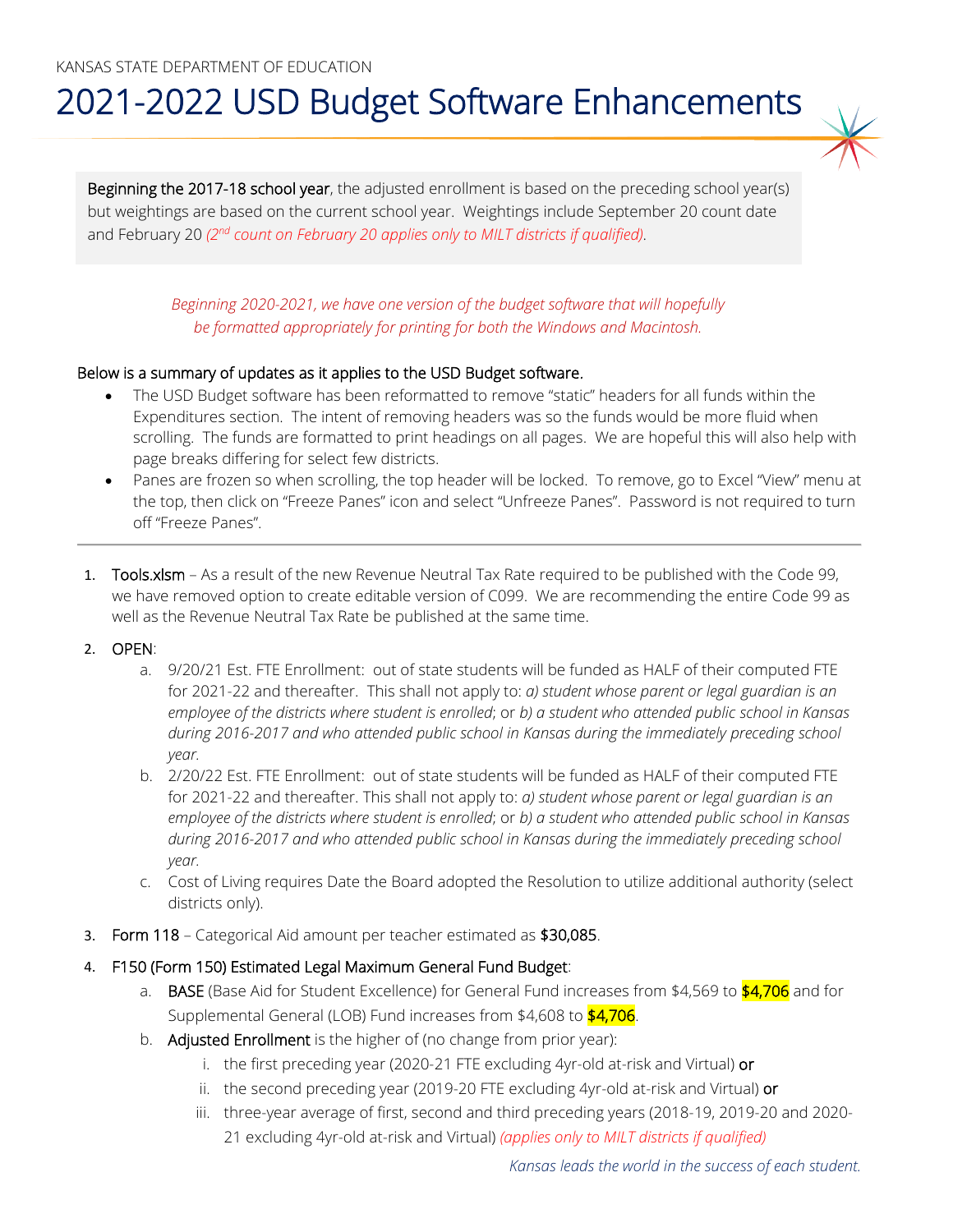

# 2021-2022 USD Budget Software Enhancements

- c. Preschool-Aged At-Risk (4yr Old) is a current year weighting. This is added to the Adjusted Enrollment to determine the Total Adjusted Enrollment (Line 3). USD must have an approved program; no limit on students served beginning 2020-2021 school year.
- d. Low and High Enrollment Weighting has no change.
- e. Bilingual Weighting has no change. It is the higher of:
	- i. Total Clock Hours divided by 6 times 0.395 or
	- ii. Total Bilingual Headcount times 0.185
- f. Career Technical Education Weighting has no change. It is Total Clock Hours divided by 6 times 0.5.
- g. At-Risk Weighting is based on "Free Lunch Headcount" (excluding part-time and students aged 20 and over and virtual) times 0.484.
- h. High Density At-Risk Weighting has no change:
	- i. USD Level if Free Lunch Percent ( $>$  = 35% and < 50% ) OR ( $>$  = 50% )
	- ii. School Level Sum of All Eligible Buildings if Free Lunch Percent ( $>$  = 35% and < 50%)  $OR$  (  $>$  = 50% )
- i. School Facilities Weighting has no change. It is the FTE of students in new facilities times 0.25.
- j. Transportation Weighting is based on current year transportation state aid only (grandfather clause to use 2016-2017 transportation state aid expired 6/30/21). Districts should be aware the transportation state aid cannot exceed 110% of the prior year transportation costs for regular route.
- k. Special Levies Weighting:
	- i. Ancillary School Facilities Weighting has no change.
	- ii. Declining Enrollment Weighting has been phased out beginning 2018-19 school year.
	- iii. Cost of Living Weighting has no change.
- l. Virtual State Aid has no change:
	- i. Full-Time Virtual Students are funded \$5,000
	- ii. Part-Time Virtual Students are funded at \$1,700
	- iii. Virtual Credits for students aged 20 and over are funded at \$709
- 5. Form 155 The statewide average for LOB percent authorized increased from 30% to 31%. Please refer to the *Local Option Budget Resolution* posted on the Online Budget Packet webpage for guidance to adopt the LOB at 31% or to increase LOB higher than 31%: [https://www.ksde.org/Agency/Fiscal-and-Administrative-](https://www.ksde.org/Agency/Fiscal-and-Administrative-Services/School-Finance/Online-Budget-Packet)[Services/School-Finance/Online-Budget-Packet](https://www.ksde.org/Agency/Fiscal-and-Administrative-Services/School-Finance/Online-Budget-Packet)
- 6. Form 195 Professional Development is not funded 2021-2022 school year.
- 7. Form 196 Removed. Career & Technical Education Transportation State Aid not funded FY2022